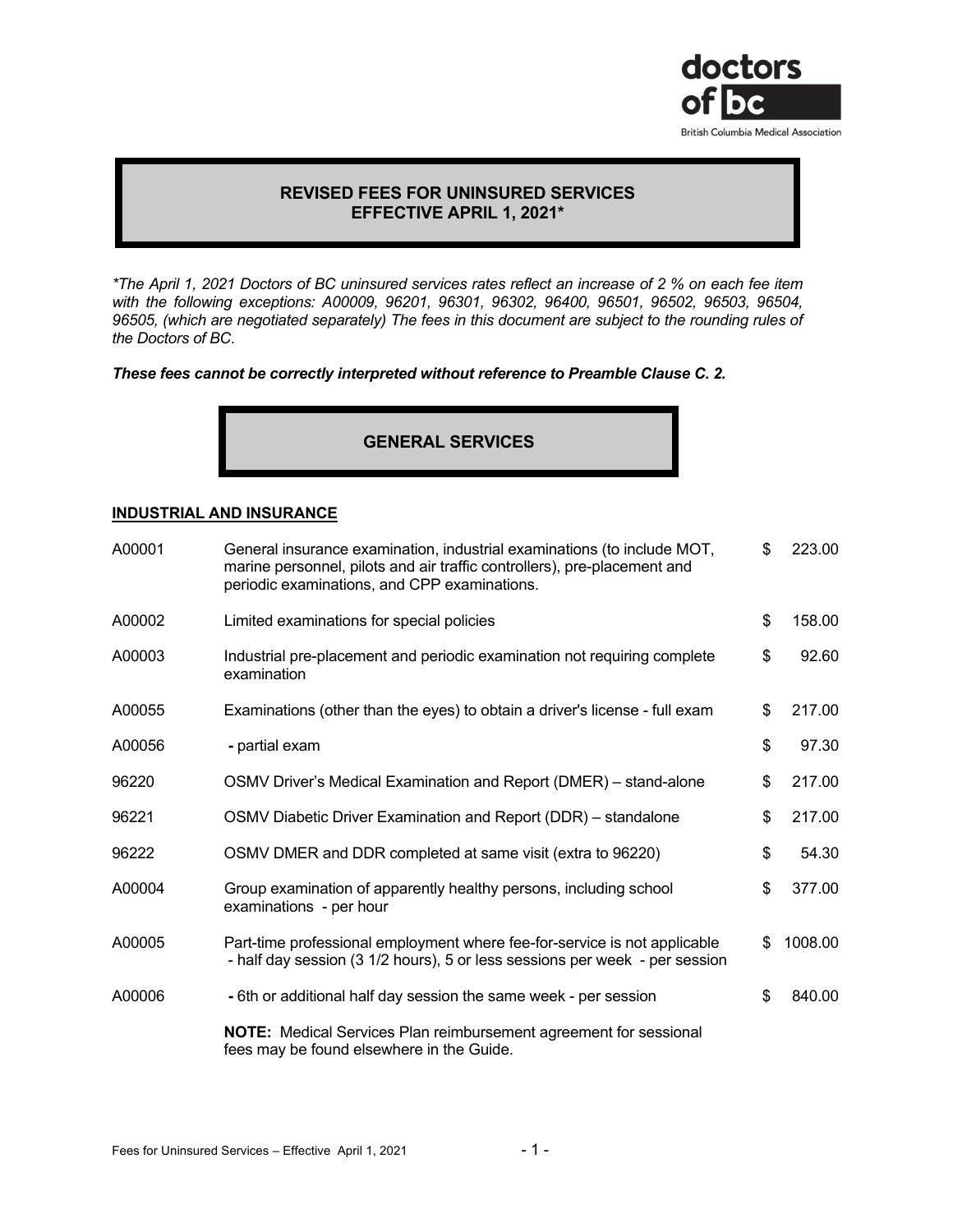| A00007               | Consultative or Advisory Committee work - per half day (3.5 hours)                                                                                                                                                                                                                                                                                                                                                       | 1229.00       |
|----------------------|--------------------------------------------------------------------------------------------------------------------------------------------------------------------------------------------------------------------------------------------------------------------------------------------------------------------------------------------------------------------------------------------------------------------------|---------------|
| A00008               | - per day                                                                                                                                                                                                                                                                                                                                                                                                                | \$<br>2453.00 |
|                      |                                                                                                                                                                                                                                                                                                                                                                                                                          |               |
| <b>MISCELLANEOUS</b> |                                                                                                                                                                                                                                                                                                                                                                                                                          |               |
| A00047               | Renewal of prescription by telephone (per telephone call)                                                                                                                                                                                                                                                                                                                                                                | \$<br>33.20   |
| A94523               | Completion of Drug Benefit Form for third party insurer                                                                                                                                                                                                                                                                                                                                                                  | \$<br>80.10   |
| A00048               | <b>Tray Service</b>                                                                                                                                                                                                                                                                                                                                                                                                      | \$<br>46.40   |
| A00049               | Advice by telephone on the establishing of a tentative diagnosis and<br>prescribing treatment per 15 minutes or portion thereof                                                                                                                                                                                                                                                                                          | \$<br>92.60   |
|                      | <b>PREVENTATIVE MEDICINE</b>                                                                                                                                                                                                                                                                                                                                                                                             |               |
| A00052               | Biofeedback rendered by a physician for other than neurological and/or<br>muscular retraining - per half hour                                                                                                                                                                                                                                                                                                            | \$<br>158.00  |
| A00053               | Hypnosis for services not insured by the Medical Services Plan; e.g.:<br>smoking withdrawal, weight loss or other lifestyle services - per half-hour                                                                                                                                                                                                                                                                     | \$<br>158.00  |
| A00054               | Preventative medicine counselling all forms, e.g.: health maintenance<br>assessment and counselling to include physical examination, smoking<br>withdrawal and other harmful habits, weight and/or diet control, exercise<br>programs (planning and management), stress management techniques,<br>social support systems, establishing normal sleep patterns and other<br>forms of lifestyle counselling - per half hour | \$<br>158.00  |
|                      | <b>CERTIFICATES AND FORMS</b>                                                                                                                                                                                                                                                                                                                                                                                            |               |
| A94529               | Completion of the Occupational Fitness Assessment (OFA) form (extra<br>to examination).                                                                                                                                                                                                                                                                                                                                  | \$<br>180.00  |
| A94533               | Completion of Public Trustee's form for opinion of incapacity<br>(extra to examination)                                                                                                                                                                                                                                                                                                                                  | \$<br>380.00  |
| A00060               | Written certificate, including time loss benefit form (extra to examination),<br>medical certification of death, etc.                                                                                                                                                                                                                                                                                                    | \$<br>46.40   |
| A00061               | Medical advice by letter                                                                                                                                                                                                                                                                                                                                                                                                 | \$<br>158.00  |
| A00063               | Initial screening examination for chronic or rehabilitation care                                                                                                                                                                                                                                                                                                                                                         | \$<br>162.00  |
| A00068               | Physical fitness examination for school, summer camp, etc., including<br>certificate                                                                                                                                                                                                                                                                                                                                     | \$<br>78.40   |
| A00058               | Premarital examination                                                                                                                                                                                                                                                                                                                                                                                                   | \$<br>158.00  |
| A00069               | Insurance company form to include review of records - short report                                                                                                                                                                                                                                                                                                                                                       | \$<br>158.00  |
| A00059               | - extensive report                                                                                                                                                                                                                                                                                                                                                                                                       | \$<br>207.00  |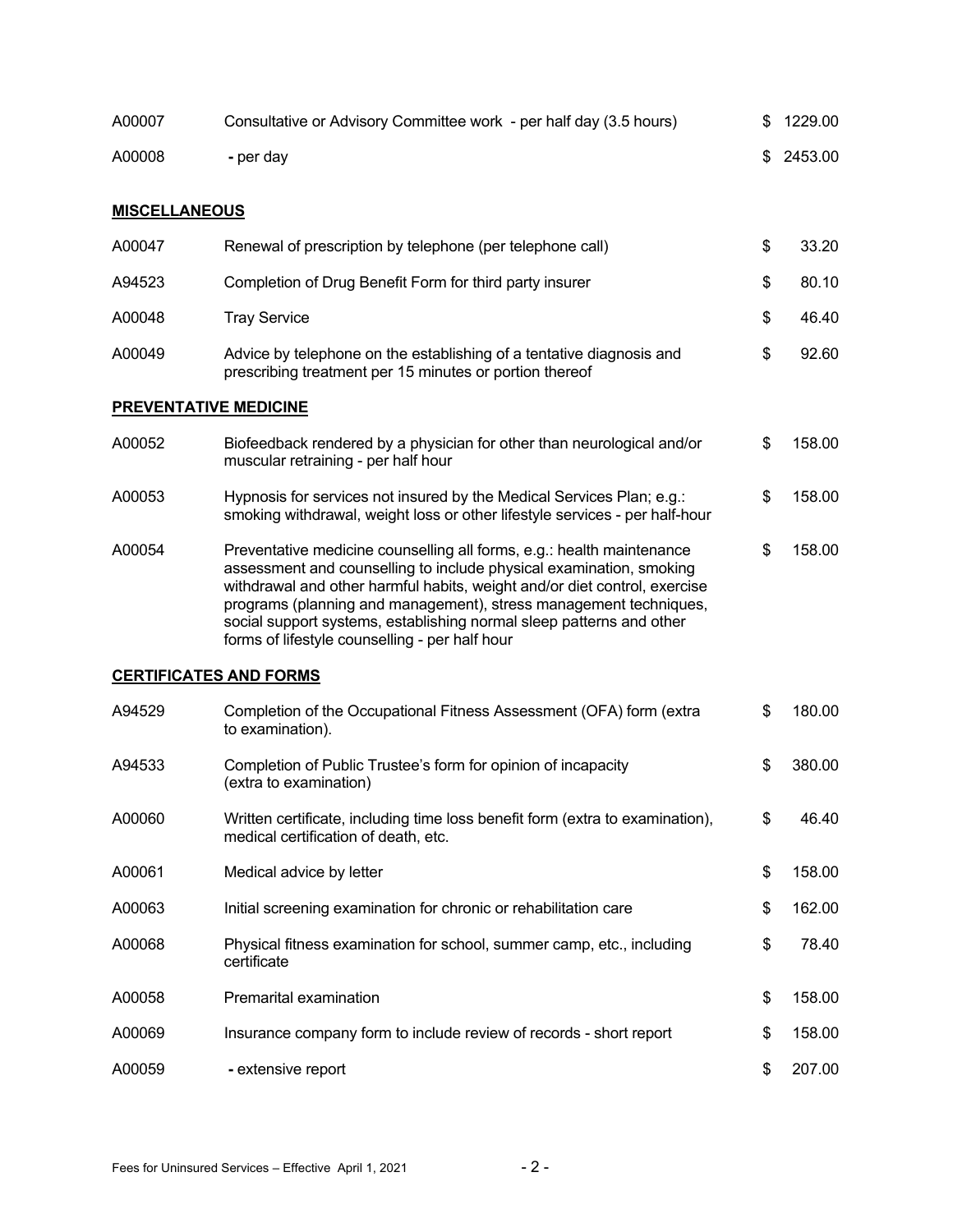| A00097                      | Examination and completion of Canadian Blood Services form for report<br>on Plasmapheresis Donors.                                                                                                                                                                                                                                                                                                                                                                                                                                                                                                                                                                                                       | \$  | 113.00  |
|-----------------------------|----------------------------------------------------------------------------------------------------------------------------------------------------------------------------------------------------------------------------------------------------------------------------------------------------------------------------------------------------------------------------------------------------------------------------------------------------------------------------------------------------------------------------------------------------------------------------------------------------------------------------------------------------------------------------------------------------------|-----|---------|
| <b>MEDICAL - LEGAL FEES</b> |                                                                                                                                                                                                                                                                                                                                                                                                                                                                                                                                                                                                                                                                                                          |     |         |
| A00070                      | For filling out an ordinary printed form reporting on a patient's condition<br>or submitting like information in letter form. This item should not be<br>used for time loss benefit or insurance forms normally covered under<br>A00059, A00060 and A00069.                                                                                                                                                                                                                                                                                                                                                                                                                                              | \$  | 180.00  |
| A00071                      | A Medico-Legal letter or form is defined as a short factual written<br>communication given to any lay person (e.g.: lawyer, insurance<br>representative) in relation to a patient for some purpose primarily<br>unconnected with treatment.                                                                                                                                                                                                                                                                                                                                                                                                                                                              | \$  | 380.00  |
| A00072                      | A simple Medical-Legal Report is one, which will recite symptoms, history<br>and records and gives diagnosis, treatment, results and present condition.<br>This is a factual summary of all the information available on the case.                                                                                                                                                                                                                                                                                                                                                                                                                                                                       | \$. | 1134.00 |
| A00073                      | A Medical-Legal opinion report will usually include the information<br>contained in the medical-legal factual report and will differ from it primarily<br>in the field of opinion. This may be opinion as to the course of events when<br>these cannot be known for sure. It can include opinion as to long term<br>consequences and possible complications in the further development<br>of the condition. All the known facts will probably be mentioned, but in<br>addition there will be extensive exercise of expert knowledge and<br>judgement with respect to those facts with a detailed prognosis.<br>Required to meet specific criteria to qualify for court admission as<br>an expert report. | S   | 1897.00 |
| A00074                      | Testimony per day                                                                                                                                                                                                                                                                                                                                                                                                                                                                                                                                                                                                                                                                                        | \$  | 3030.00 |
| A00075                      | Testimony per half-day or less                                                                                                                                                                                                                                                                                                                                                                                                                                                                                                                                                                                                                                                                           | \$  | 1897.00 |
| A00091                      | Preparation to give testimony, per hour<br>NOTE: This fee does not include charges for extra record keeping<br>necessary to provide expert testimony. These charges are in addition.                                                                                                                                                                                                                                                                                                                                                                                                                                                                                                                     | \$  | 451.00  |
| A00092                      | Failure of notification of hearing, scheduled consultation meeting,<br>discovery, depositions, or trial adjournment or out - of - court settlement.<br>NOTE: Fee item A00092 applies where the patient or legal counsel fails<br>to give 5 working days' notice of cancellation of court or other legal<br>appearance or meeting.                                                                                                                                                                                                                                                                                                                                                                        | S   | 2275.00 |
| A00093                      | Transfer of patient records - basic fee<br><b>NOTES:</b>                                                                                                                                                                                                                                                                                                                                                                                                                                                                                                                                                                                                                                                 | \$  | 37.95   |
|                             | i). This fee is recommended for a simple transfer of records from a physician to<br>another physician. Photocopying may be charged in addition.<br>ii). Other direct costs, such as courier services, may be charged in addition based<br>on the actual cost.                                                                                                                                                                                                                                                                                                                                                                                                                                            |     |         |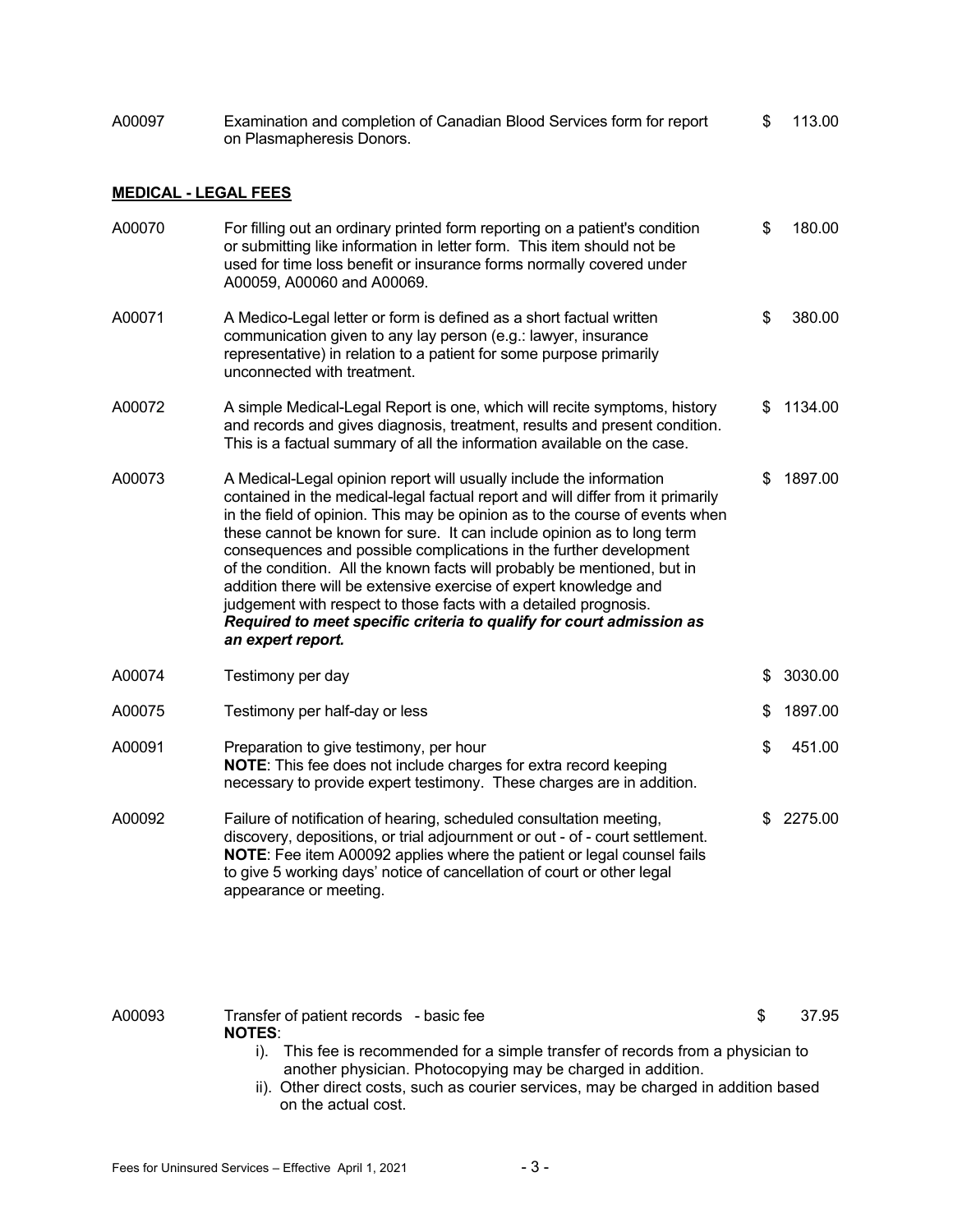|        | iii). A fee for review of records may be charged in addition if the physician reviews<br>the records for the purpose of selecting current and necessary medical<br>information to be transferred.<br>iv). Original records must be retained by the transferring physician as required by<br>Law<br>v). When multiple records are being transferred, the total time spent should be taken<br>into account. |  |
|--------|-----------------------------------------------------------------------------------------------------------------------------------------------------------------------------------------------------------------------------------------------------------------------------------------------------------------------------------------------------------------------------------------------------------|--|
| A00095 | Review of paper or EMR records by physician (for medical/legal purposes or transfer of<br>patient records). - per 15 minutes or portion thereof<br>107.00<br>S<br><b>NOTES:</b>                                                                                                                                                                                                                           |  |
|        | The fee for this service can be adjusted at the physician's<br>i)<br>discretion based on the time and extent of physician involvement and<br>secretarial and other direct or indirect costs such as cost of supplies<br>to produce an electronic copy.                                                                                                                                                    |  |
|        | This fee is for review of the paper or EMR file only.<br>ii)<br>iii) Photocopying paper records may be charged in addition.<br>At the physician's discretion, an additional \$1.45 per page for paper<br>iv)<br>copies is billable for large and/or complex charts.                                                                                                                                       |  |
| A00096 | \$<br>Photocopying per page (paper copies) (first 10 pages)<br>1.90<br>- subsequent pages $-30¢$ per page<br><b>NOTES:</b>                                                                                                                                                                                                                                                                                |  |
|        | A00096 is extra to A00093 and/or A00095<br>i)<br>The fee for this service does not include review and/or summary<br>ii)<br>of the patient's chart                                                                                                                                                                                                                                                         |  |

## **CROWN COUNSEL SCALE "B" MEDICAL EXPERT WITNESS FEES CRIMINAL AND OTHER GOVERNMENT MATTERS**

The following fees and billing guidelines are recommended when a physician provides expert evidence in a criminal or Government of British Columbia ministry, board or agency matter.

| A94525 | Preparation and Court Time (Per Hour):<br><b>General Practitioner</b> | \$257.00 |
|--------|-----------------------------------------------------------------------|----------|
|        |                                                                       |          |
| A94526 | <b>Specialist</b>                                                     | \$300.00 |
|        | Travel Time (Per Hour):                                               |          |
| A94527 | <b>General Practitioner</b>                                           | \$147.00 |
| A94528 | <b>Specialist</b>                                                     | \$170.00 |
|        | <b>NOTES:</b>                                                         |          |
|        | "General Practitioner", means a Physician who is not a specialist.    |          |
|        | "Coopialist" means a Dhuaisian who is a sertificant or follow of      |          |

ii) "Specialist" means a Physician who is a certificant or fellow of the Royal College of Physicians and Surgeons of Canada.

## BILLING GUIDELINES

## 1. **Travel to Site**

a) Time starts when the physician leaves home, office or hospital to go to the hearing location or Crown counsel office.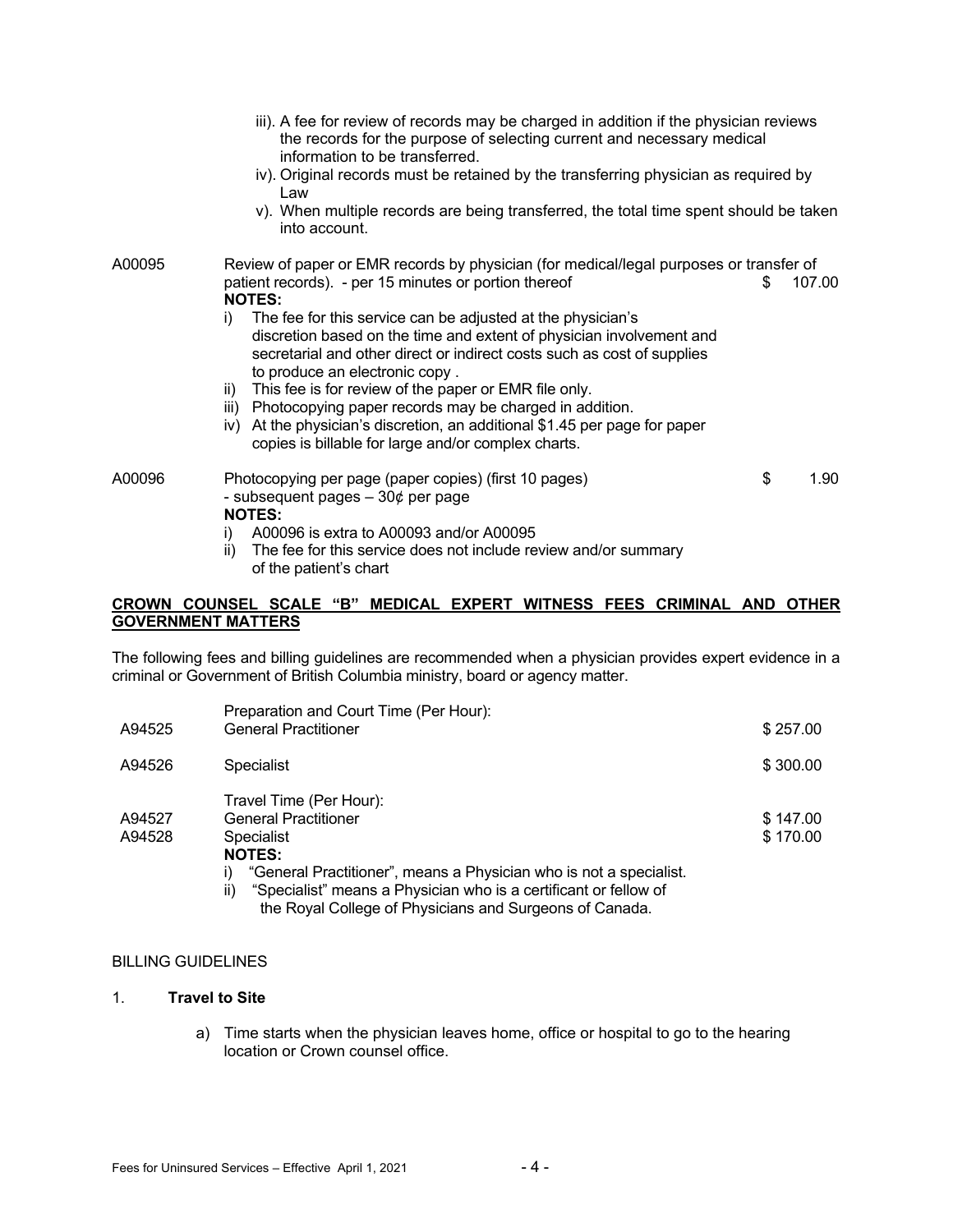- b) Time ends when the physician arrives at the hearing location or Crown Counsel office or otherwise begins direct work on the case.
- c) If work on the case does not start until the day after travel, then travel time ends upon arrival at the hotel or at 1800 hours, whichever is later.

## 2. **Return Travel**

- a) Return time starts at the end of the proceedings or when no other services (e.g.: discussions) are required from the physician.
- b) Time ends when the physician arrives at home, office, hospital, etc.
- c) If the physician is unable to return home the same day, then travel time ends at 1800 hours on the day that work on the case is finished and restarts the next morning at 0900 hours or upon leaving the hotel, whichever is earlier.
- d) If the hearing schedule and travel arrangements are such that a physician is required to stay away from home over a weekend, then travel time up to 8 hours per day is billed for the weekend days, to the extent that the physician's time is not occupied with the case work over the weekend.

## 3. **Hearing Time**

- a) Hearing time includes all relevant professional activities, including preparation, interviews, discussions, testimony, listening to other testimony and associated waiting time.
- b) Hearing time starts when the physician arrives at the hearing location or Crown Counsel office or at 0900 hours if he/she had already traveled away from home on a prior day.
- c) Hearing time ends when the hearing ends or no other services are required, but continues to 1800 hours if further services are required next day and the physician has traveled out of town.
- d) Time for preparation work prior to arrival or during evenings or weekends is billed in addition to the above and for the actual time spent.
- e) If lunch is primarily social, then a one-hour lunch break is not billable, but time for a working lunch is billable.
- f) In the event that out of town travel is necessary, in respect of single day trips only, and where the combination of hearing/preparation and travel are less than 8 billing hours, the balance up to 8 hours shall be billed as hearing/preparation time.
- g) Where physicians are testifying in their home community, hearing time shall be compensated at a minimum of 4 hours for the morning session and 4 hours for the afternoon session. Any Court time spent in excess of 4 hours in either the morning or afternoon session shall be paid at the appropriate fee.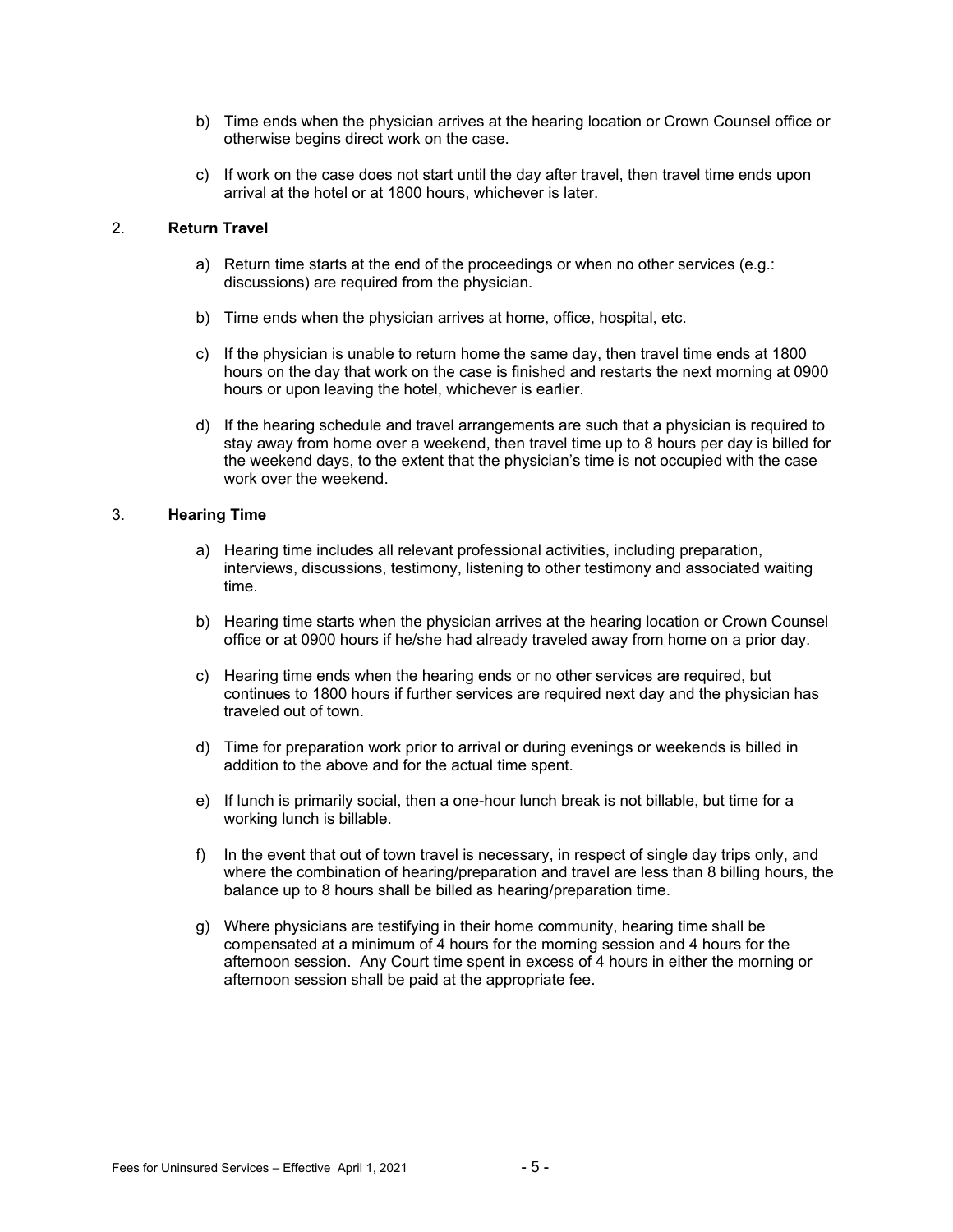## 4. **Cancellations**

For the purposes of this section:

*"Fees otherwise payable"* includes travel time and hearing time and is in addition to preparation time already incurred.

*"Working days"* does not include Saturday, Sunday or Statutory holidays

- a) A cancellation is defined as a situation where the physician is informed that a previously arranged hearing appearance is no longer required or is to be rescheduled for any reason including testimony not needed, the hearing scheduling changes and adjournments.
- b) Where the physician is given more than 10 working days' notice of cancellation of a hearing appearance, no compensation is payable.

Where the cancellation notice is received 10 full working days or less prior to scheduled commencement of travel (as defined in 1.a), the physician will be paid 100% of fees otherwise payable if the physician had attended the hearing, for each day or half day scheduled.

**Fees otherwise payable** includes travel time and court time and is in addition to preparation time already incurred. *Working days* does not include Saturday, Sunday or Statutory holidays.

## 5. **Expenses**

Expenses related to expert witness billing shall be in accordance with the rates established for "Group 2" (public service) employees. Such expenses may be claimed where the physician is required to attend a hearing location more than 32 km from his/her residence or where unusual road conditions exist which, for example, requires travel by ferry.

## **MILEAGE**

| A00009             | Automobile Expenses - per km<br>(for travel to give evidence in court other than Crown Counsel cases)                                  | \$ | 0.55   |
|--------------------|----------------------------------------------------------------------------------------------------------------------------------------|----|--------|
| <b>JAIL VISITS</b> |                                                                                                                                        |    |        |
| A00085             | Jail visit to examine one prisoner including certification - day time                                                                  | S  | 222.00 |
| A00086             | Subsequent jail visit to examine prisoner again including certification                                                                | \$ | 222.00 |
| A00087             | Other prisoners examined at same jail visit including certification - each                                                             | \$ | 158.00 |
| A00088             | Jail visit to examine one prisoner including certification - night (1700 hrs.<br>to 08.30 hrs.), Saturday, Sunday or Statutory holiday | S  | 288.00 |
| A00089             | Examination of prisoners in doctor's office including certification - each                                                             | S  | 158.00 |
|                    | <b>BLOOD AND ALCOHOL SAMPLING</b>                                                                                                      |    |        |
| A00036             | Taking Sample                                                                                                                          | \$ | 101.00 |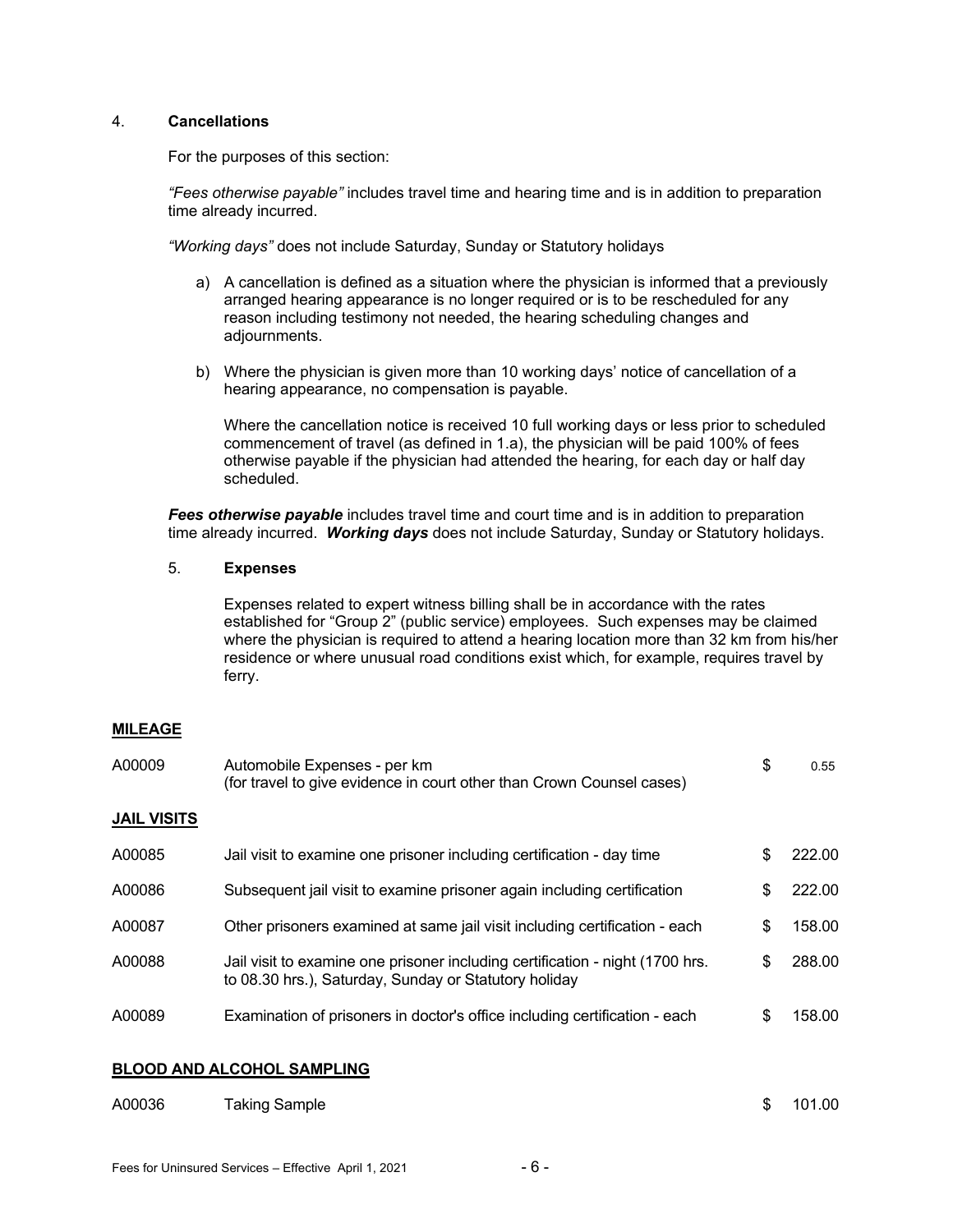# A00037 Additional charge for standby time, per half hour \$ 172.00

**NOTE:** Service charges and surcharges extra.

# **OPHTHALMOLOGY**

## **FITTING OF CONTACT LENSES**

| A02050           | <b>Hard Lenses</b>                                     | 1.C.         |
|------------------|--------------------------------------------------------|--------------|
| A02051<br>A02052 | Soft Lenses<br>Unilateral cases - hard lenses          | I.C.<br>I.C. |
| A02053           | - soft lenses                                          | I.C.         |
|                  | <b>EVALUATION OF LENSES NOT FITTED BY PRACTITIONER</b> |              |
| A02054           | - first visit                                          | I.C.         |

| A02055 | - subsequent visit<br><b>NOTES:</b>                               |  |
|--------|-------------------------------------------------------------------|--|
|        | Refundable costs to patients on failure of satisfactory fitting - |  |
|        | professional fees should be refundable.                           |  |

 (ii) Patients should be informed clearly, prior to the fitting of lenses, of the separate professional and technical cost of fitting lenses.

# **PEDIATRICS**

#### **SPECIAL SERVICES**

| A00516 | Newborn care in hospital without complications | 286.00 |
|--------|------------------------------------------------|--------|
| A00517 | Periodic health examinations - infants         | 150.00 |
| A00519 | - Children and adolescents                     | 166.00 |
| A00520 | Assessment and examination prior to adoption   | 595.00 |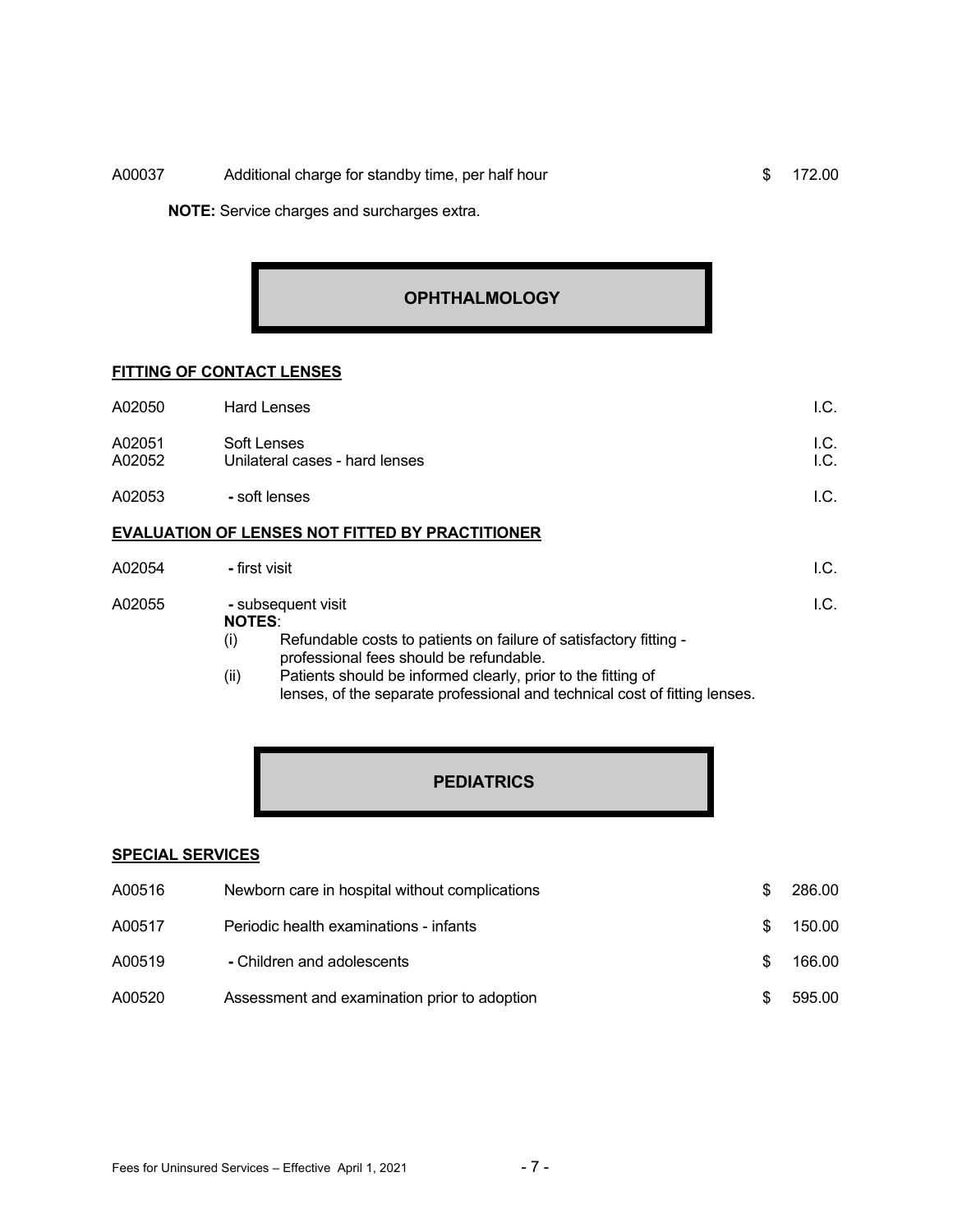## **PHYSICAL MEDICINE AND REHABILITATION**

## **MISCELLANEOUS**

A01720 Advice on the medical requirements of one or more patients at a  $$ 168.00$  formally scheduled multi - disciplinary rehabilitative conference of at least one hour duration, per half hour or major portion thereof **NOTE**: Where more than one certified specialist in physical medicine and rehabilitation required each to submit separate accounts.

# **PSYCHIATRY**

#### **MISCELLANEOUS**

| A00643 | Environmental intervention by the physician on a psychiatric patient's<br>behalf with agencies, employers or institutions - per 1/2 hour                                                                        | 162.00 |
|--------|-----------------------------------------------------------------------------------------------------------------------------------------------------------------------------------------------------------------|--------|
| A00644 | Environmental intervention by the psychiatrist on a disturbed child's<br>behalf with agencies, schools or institutions - per 1/2 hour                                                                           | 162.00 |
| A00655 | Interpreting or explaining results of psychological psychiatric or other<br>medical examinations and procedures to family or other responsible<br>persons or advising them how to assist patient - per 1/2 hour | 162.00 |

# **UROLOGY**

## **EPIDIDYMIS**

A08343 Epididymovasostomy or re - anastomosis of vas - unilateral  $$3624.00$  **NOTE**: MSP will pay only when a previous vasectomy has not been performed.

# **DIAGNOSTIC ULTRASOUND**

#### **HEAD AND NECK**

A08480 Transcranial Doppler **120 Transcranial Doppler** 133.00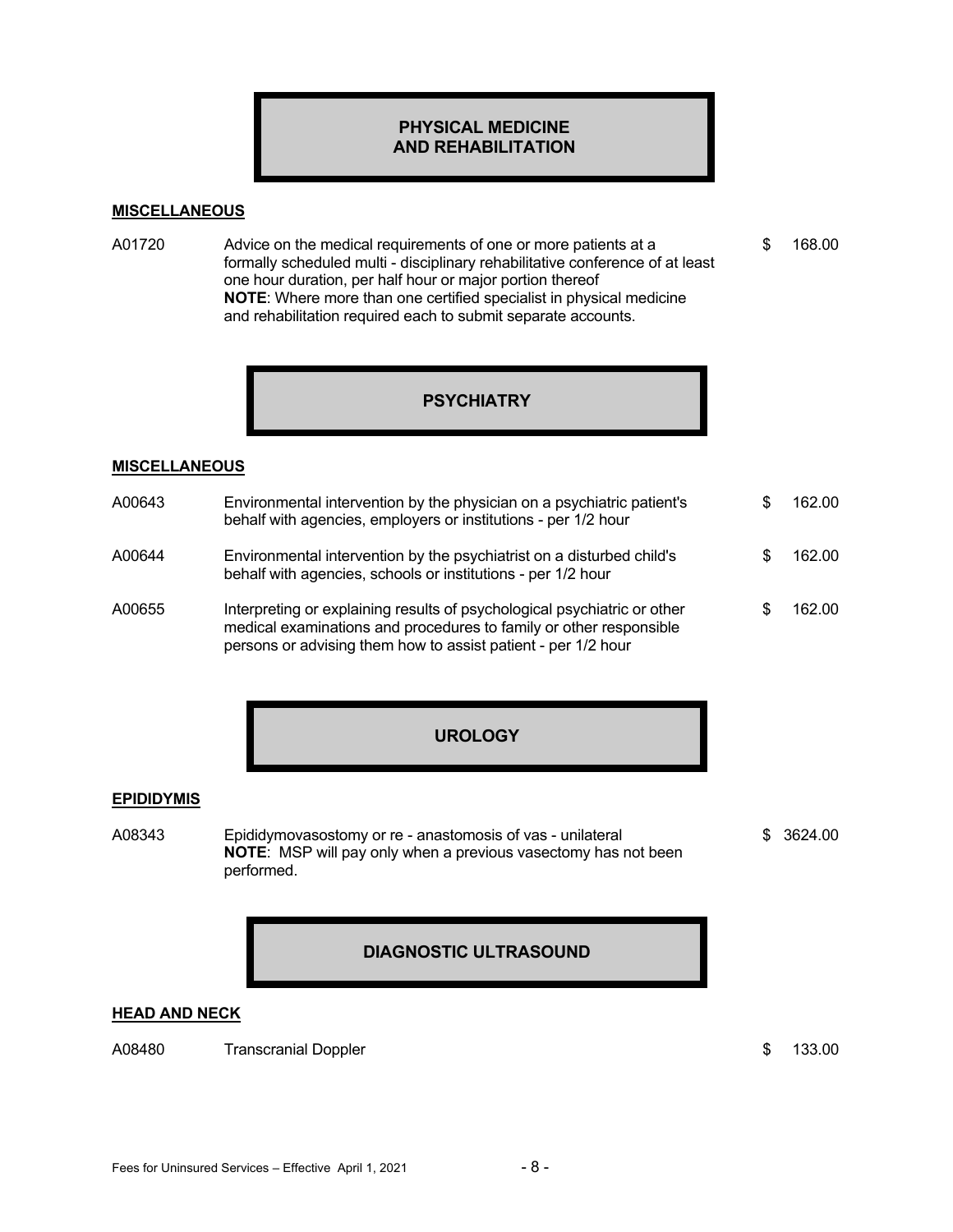# **LABORATORY MEDICINE**

# **ANATOMICAL**

| A94600 | Identification of micro-organisms | 30.90 |
|--------|-----------------------------------|-------|
| A94601 | Immunologic techniques            | 30.90 |

# **AUTOPSY**

| A94506                     | Autopsy - Complete                                                                                                 | \$<br>1213.00 |
|----------------------------|--------------------------------------------------------------------------------------------------------------------|---------------|
| A94508                     | Autopsy - Partial                                                                                                  | \$<br>367.00  |
| A94510                     | Category I - Identification by gross examination only                                                              | \$<br>15.50   |
| A94512                     | Category II - Confirmation of normality                                                                            | \$<br>47.05   |
| A94514                     | Category III - Confirmation of common degenerative and inflammatory<br>conditions and common benign tumors         | \$<br>60.30   |
| A94516                     | Category IV - Small specimens for diagnosis                                                                        | \$<br>113.00  |
| A94518                     | Category V - Complex biopsies or small whole organs                                                                | \$<br>158.00  |
| A94520                     | Category VI - Large complex organ requiring extensive gross<br>dissection and microscopic assessment comprehensive | \$<br>319.00  |
| <b>CONSULTATIONS</b>       |                                                                                                                    |               |
| A94500                     | Operative consult with or without frozen section-first                                                             | \$<br>198.00  |
| A94502                     | - each additional consult (no limit)                                                                               | \$<br>62.40   |
| A94504                     | Referred histology slides for opinion and letter                                                                   | \$<br>158.00  |
| A94505                     | - multiple or complex specimens (Category VI specimens)                                                            | \$<br>319.00  |
| <b>FORENSIC TOXICOLOGY</b> |                                                                                                                    |               |
| A94570                     | Screening by radioimmunoassay for drug class without<br>identification/quantitation                                | \$<br>55.00   |
| A94572                     | Screening by immunoassay for drug class without                                                                    | \$<br>55.00   |

A94574 Screening by gas chromatography (GC) for drug class (acidic drugs) \$ 74.20 with identification but not quantitation

identification/quantitation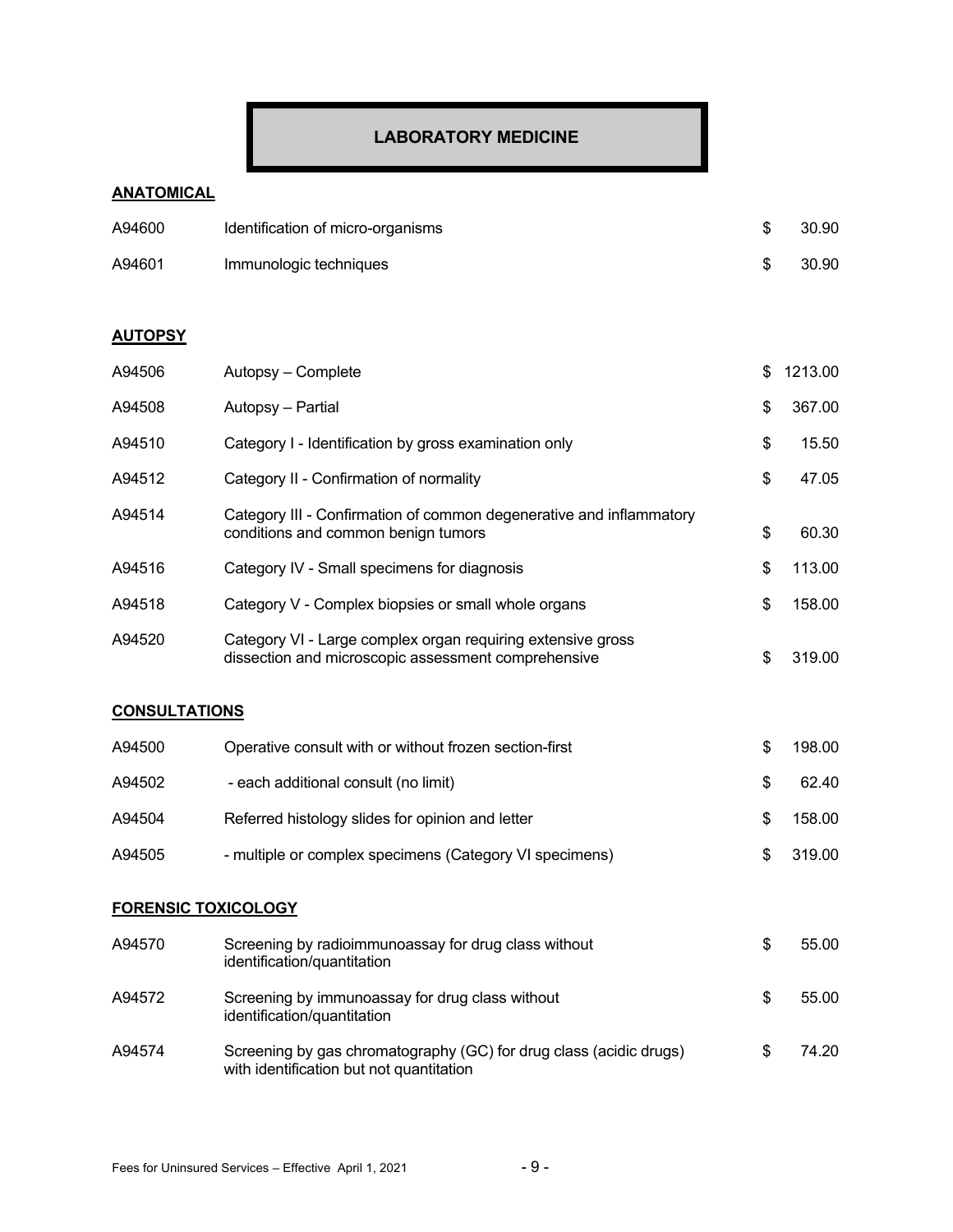| A94576 | Screening by gas chromatography (GC) for drug class (basic drugs)<br>with identification but not quantitation                                                                                  | \$  | 74.20  |
|--------|------------------------------------------------------------------------------------------------------------------------------------------------------------------------------------------------|-----|--------|
| A94578 | Screening by thin layer chromatography for drug class(es) with<br>identification but not quantitation by liquid                                                                                | \$  | 166.00 |
| A94580 | Drug identification and/or quantitation by Gas Chromatography<br>Mass Spectrometry (GCMS) (applies primarily to basic drugs)                                                                   | \$. | 129.00 |
| A94582 | Drug identification and/or quantitation by Liquid Chromatography<br>Mass Spectrometry (LCMS) (applies to acidic drugs and to a large<br>number of other drugs that will not go through a GCMS) | \$  | 257.00 |
| A94584 | Comprehensive drug screen (includes screening by GC and<br>radioimmunoassay & drug identification/quantitation by GCMS<br>(applies primarily to basic drugs)                                   | \$  | 285.00 |
| A94586 | Ethanol                                                                                                                                                                                        | \$  | 75.90  |
| A94588 | Carbon monoxide                                                                                                                                                                                | \$  | 159.00 |

# **HEMATOLOGY AND BLOOD BANK**

| A94540 | ABO typing                                                       | \$<br>47.50  |
|--------|------------------------------------------------------------------|--------------|
| A94541 | Absorption                                                       | \$<br>114.00 |
| A94542 | Antibody identification                                          | \$<br>192.00 |
| A94543 | Antibody screen                                                  | \$<br>95.00  |
| A94544 | Consultation, written for unusual antibodies                     | \$<br>180.00 |
| A94545 | Crossmatch - per unit                                            | \$<br>47.50  |
| A94546 | Direct antiglobulin test - polyspecific                          | \$<br>56.80  |
| A94547 | Direct antiglobulin test, using anti-C3 or anti-IgG              | \$<br>56.80  |
| A94548 | Irradiation of blood products                                    | \$<br>47.50  |
| A94549 | Neutralization, per antigen                                      | \$<br>192.00 |
| A94550 | Phenotyping by DAT, per antigen                                  | \$<br>38.30  |
| A94551 | Phenotyping by indirect antiglobulin test, per antigen           | \$<br>54.40  |
| A94552 | Pooling blood products                                           | \$<br>114.00 |
| A94553 | Preparation of eluate                                            | \$<br>114.00 |
| A94554 | Preparation of leukocyte poor blood by filtration or manual wash | \$<br>192.00 |
| A94555 | Preparation of leukocyte poor blood by microaggregate filtration | \$<br>192.00 |